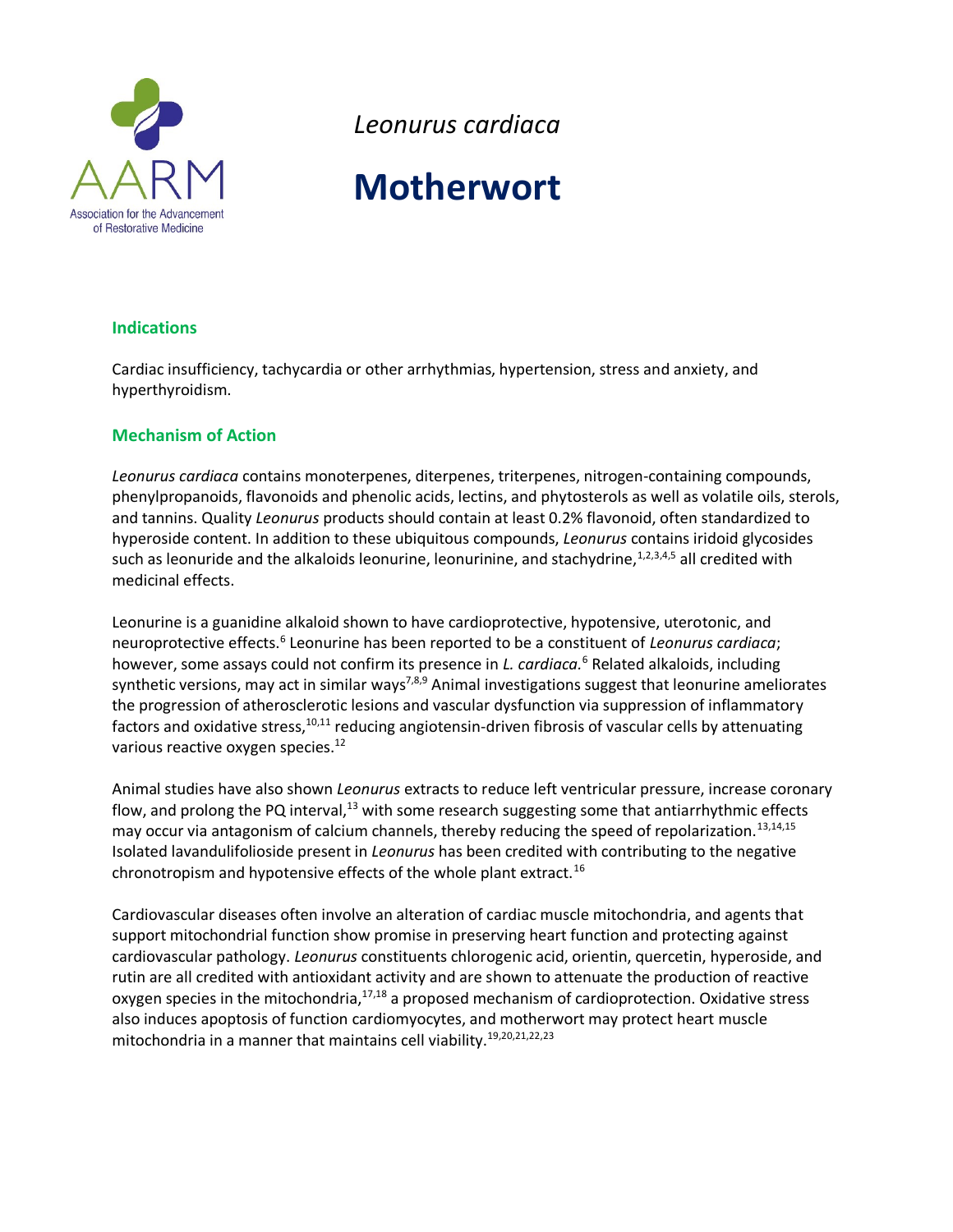# **Evidence-Based Research**

*Leonurus cardiaca* has been credited with antioxidant and antiinflammatory activity and an ability to improve heart function and blood circulation,<sup>[17](#page-2-2)</sup> partly via mild negative chronotropic effects and hypotensive activity, as has been demonstrated in clinical trials.<sup>24</sup> One human pilot study investigated *Leonurus* dosed at 1200 mg/day in patients with hypertension accompanied by anxiety and sleep disorders. A positive effect on mental emotional status and hypertension was reported after 4 weeks, without significant side effects.<sup>25</sup> According to the Clinical Global Impression scale, a significant improvement in anxiety and depression parameters was observed in 32% of patients, a moderate improvement in 48% of patients, and a weak effect in 8% of patients. Twelve percent of patients did not respond to therapy.

## **Safety in Pregnancy and Breastfeeding**

*Leonurus* has traditional use as an emmenagogue (a botanical known to promote menstrual flow) and should be avoided by pregnant women in the first trimester, especially in those with a history of miscarriage.

One human randomized controlled trial showed an Asian species of motherwort, *Leonurus heterophyllus,* to prevent postpartum hemorrhage after cesarean section when used in a parenteral form. $^{26}$ 

## **General Safety**

*Leonurus* is considered safe and not associated with any known toxicity or side effects.

#### **Dosage**

*Leonurus* capsules will usually contain between 200 and 500 mg of dried herb, and this herb is generally considered safe at high doses up to 2 g/day.

#### **Traditional Uses**

Folkloric uses of motherwort, emphasized its use as a calming and relaxing herbal agent with tonic effects on hormonal, nervous, and cardiac systems. It was long been classified as a hypotensive nervine, $2^7$  capable of both relaxing the blood vessels and calming nervous tension while restoring energy in those with "nervous exhaustion." For its ability to correct the action of the heart from varied causes, it is often referred to as a cardiotonic.

*Leonurus* has been used to treat heart (e.g., palpitations and tachyarrhythmias) and blood pressure problems, especially when secondary to stress and anxiety.<sup>28,29,30</sup> Chinese species of motherwort are also used for coronary artery disease and cerebral ischaemia.<sup>31</sup>

*Leonurus* is also a traditional childbirth and postpartum botanical that has been used for centuries as a galactogogue and uterine tonic both before and after childbirth.<sup>32</sup> Having emmenagogue actions, presumably because both hormonal and vascular effects, it has been used to treat various gynecologic and obstetrical conditions including amenorrhea, fertility, menstrual discomforts, and thyroid disorders. Motherwort is also investigated for inhibitory effects on breast cancer<sup>33</sup> and uterine fibroids.<sup>34</sup>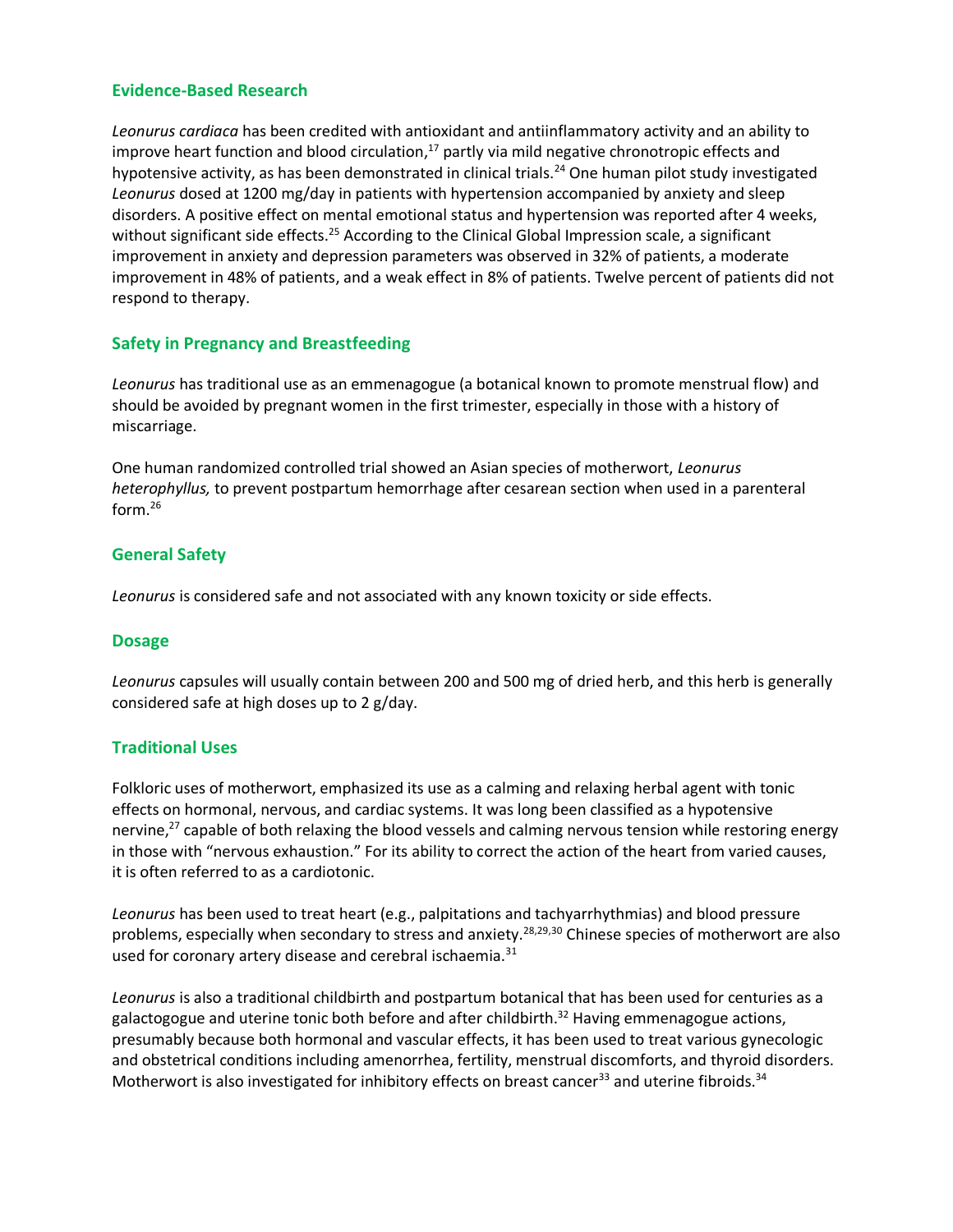#### **References**

 $\overline{\phantom{a}}$ 

<sup>1</sup> **Herba Pol.** 1991;37:3–7 (Chem Abst. 116:170207d). *Sterols from Leonurus cardiaca L., growing in different geographical areas*. Senatore F, et al.

2 **Justus Liebigs Ann. Chem.** 1973;(4):566–72 (Chem Abst. 79:75831m). *Natural products from medicinal plants. XVIII. Isolation and structure elucidation of a new c15-irodoid glucoside from Leonurus cardiac*. Weinges K, et al.

<sup>3</sup>**Nauch. Tr. Vissh. Pedagog,. Inst., Khim Biol.** 1970;8:129–32 (Chem Abst. 103:200749h). *Structure of alkaloids from Leonurus cardiac.* Gulubov AZ, et al.

<sup>4</sup>**Arch Intern Pharmacodynam.** 1948;76:132–52. *Pharmacology of Leonurus cardiaca and Leonurs marrubiastrum L*. Erspamer V.

5 **J Nat Prod.** 1985;48:494–507. *Flavinoid -O-Glycosides form the herbs of Leonurus cardiac.* Kartnig T, et al.

<span id="page-2-0"></span><sup>6</sup> **Pharmazie.** 2012;67(12):973–9. *Leonurus japonicus, Leonurus cardiaca, Leonotis leonurus: a novel HPLC study on the occurrence and content of the pharmacologically active guanidino derivative leonurine.* Kuchta K, Ortwein J, Rauwald HW.

<sup>7</sup> **Eur J Med Chem**. 2011;46(9):3996–4009. *Leonurine-cysteine analog conjugates as a new class of multifunctional anti-myocardial ischemia agent.* Liu C, Guo W, Shi X, Kaium MA, Gu X, Zhu YZ.

<sup>8</sup> **Bioorg Med Chem Lett.** 2010;20(23):6942–6. *Synthesis and biological evaluation of novel leonurine-SPRC conjugate as cardioprotective agents*. Liu C, Gu X, Zhu YZ.

9 **J Cardiovasc Pharmacol.** 2009;54(5):437–44. *4-Guanidino-n-butyl syringate (Leonurine, SCM 198) protects H9c2 rat ventricular cells from hypoxia-induced apoptosis*. Liu XH, Chen PF, Pan LL, Silva RD, Zhu YZ.

<sup>10</sup> **Atherosclerosis**. 2012;224(1):43–50. *SCM-198 attenuates early atherosclerotic lesions in hypercholesterolemic rabbits via modulation of the inflammatory and oxidative stress pathways.* Zhang Y, Guo W, Wen Y, Xiong Q, Liu H, Wu J, Zou Y, Zhu Y.

<sup>11</sup> **Eur J Pharmacol**. 2012;680(1–3):108–14. *Leonurine attenuates lipopolysaccharide-induced inflammatory responses in human endothelial cells: involvement of reactive oxygen species and NF-κB pathways*. Liu XH, Pan LL, Yang HB, Gong QH, Zhu YZ.

<sup>12</sup> **Free Radic Biol Med**. 2013;54:93–104. *Leonurine (SCM-198) attenuates myocardial fibrotic response via inhibition of NADPH oxidase 4.* Liu XH, Pan LL, Deng HY, Xiong QH, Wu D, Huang GY, Gong QH, Zhu YZ.

<span id="page-2-1"></span><sup>13</sup> **Planta Med.** 2010;76(6):572-82. *Cardiac and electrophysiological effects of primary and refined extracts from Leonurus cardiaca L. (Ph.Eur.).* Ritter M, Melichar K, Strahler S, Kuchta K, Schulte J, Sartiani L, Cerbai E, Mugelli A, Mohr FW, Rauwald HW, Dhein S.

<sup>14</sup> **Biol Pharm Bull.** 2012;35(8):1249-56. *Effects of Leonurine on L-type calcium channel in rat ventricular myocytes.* Xin H, Gu M, Wang WW, Huang SY, Li FP, Cai H, Zhu YZ, Zhang XM.

<sup>15</sup> **Life Sci.** 2001;68(8):953–60. *Endothelium-independent vasorelaxation by leonurine, a plant alkaloid purified from Chinese motherwort.* Chen CX, Kwan CY.

<sup>16</sup> **J Ethnopharmacol.** 2002;80(1):85–90. *Pharmacological effects of lavandulifolioside from Leonurus cardiaca.* Miłkowska-Leyck K, Filipek B, Strzelecka H.

<span id="page-2-2"></span><sup>17</sup> **Planta Med.** 2014;80(7):525–32. *The effect of Leonurus cardiaca herb extract and some of its flavonoids on mitochondrial oxidative phosphorylation in the heart.* Bernatoniene J, Kopustinskiene DM, Jakstas V, Majiene D, Baniene R, Kuršvietiene L, Masteikova R, Savickas A, Toleikis A, Trumbeckaite S.

<sup>18</sup> **Stroke.** 2010;41(11):2661-8. *Leonurine protects middle cerebral artery occluded rats through antioxidant effect and regulation of mitochondrial function*. Loh KP, Qi J, Tan BK, Liu XH, Wei BG, Zhu YZ.